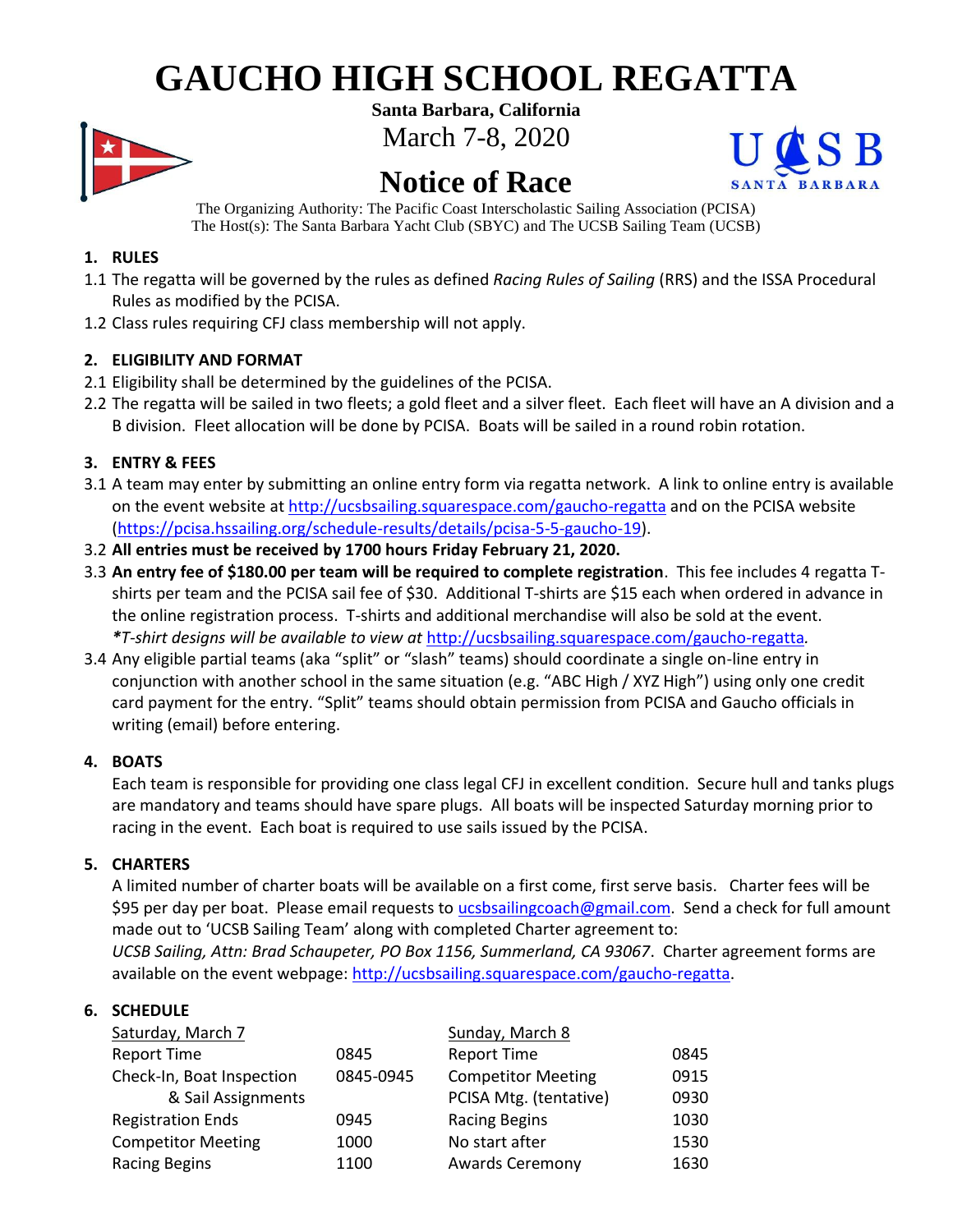#### **7. CHECK IN, BOAT INSPECTION, AND SAIL ASSIGNMENTS**

The registration table will open at 0845 hours on the beach next to the launch ramp. Teams must first check in to receive a boat inspection form. Boat inspection forms must then be signed off by Gaucho boat inspectors who will be wearing sombreros to identify themselves. Once a team's boat has been inspected and passed the inspection, they may take their signed inspection form to the sail distribution area where they will be issued sails.

#### **8. BERTHING – BOAT, TRAILER, AND DOLLY STORAGE**

- 8.1 Competitors' boats, trailers, and dollies may only be stored in the launch ramp parking lot in designated areas during the event as seen in 'Attachment A – Parking, Storage & Launching'. Trailers may not be accessible for overnight storage.
- 8.2 Teams may not use the launch ramp or adjacent docks for rigging or boat storage. Every boat must also provide a working dolly, which will be checked at boat inspection. Boats shall not be moved outside the designated storage area until after the competitor meeting.

#### **9. PARKING - VEHICLES**

**Parents and participants must comply with all parking regulations and will be responsible for any parking fees.** Boats and trailers must be stored in designated spaces only as shown in 'Attachment A – Boat, Trailer, & Dolly Storage'. **Vehicles may not enter this area.** If the designated space is filled, parking attendants may require participants to use other available lots in the area. No boats, trailers, or cars may impede traffic in the launch ramp area for any reason. Boats shall not be left at the launch ramp dock, except when actively launching or retrieving for the day. Failure to comply with these policies may result in citations for vehicles or in disciplinary action against competitors by the protest committee.

#### **10. SAILING INSTRUCTIONS**

Sailing Instructions and boat rotations will be available at scores.hssailing.org as well as online at the event website [http://ucsbsailing.squarespace.com/gaucho-regatta.](http://ucsbsailing.squarespace.com/gaucho-regatta)

#### **11. SAILING AREA**

The sailing area will be the Santa Barbara Channel within one half mile of the harbor entrance. Further description will be given at the competitor meeting. The rotation area will be announced at the competitor meeting.

#### **12. VENUE AND LODGING**

There are several hotels on Cabrillo Blvd. within walking distance of the regatta site. Early reservations are usually necessary. More affordable options are also available in Santa Barbara or Goleta with 15 minutes drive. SBYC & UCSB recommend that hotel reservations be made as far in advance as possible. Visit: <https://santabarbaraca.com/places-to-stay/> for a list of area hotels.

#### **13. FOOD**

The UCSB Sailing Team will be offering a BBQ Lunch for purchase for competitors and spectators both days from near the rotation site.

#### **14. SCORING**

The regatta shall be scored in accordance with ISSA and PCISA Procedural rules.

#### **15. COACHES AND SPECTATORS**

Coaching shall occur in accordance with ISSA and PCISA Procedural rules, and shall not occur on the water.

#### **16. PARTICIPATION**

With the exception of RRS Rule 4, each school shall compete in all scheduled races. Any school breaking this rule without permission of the Race Committee is subject to severe disciplinary actions by the PCISA.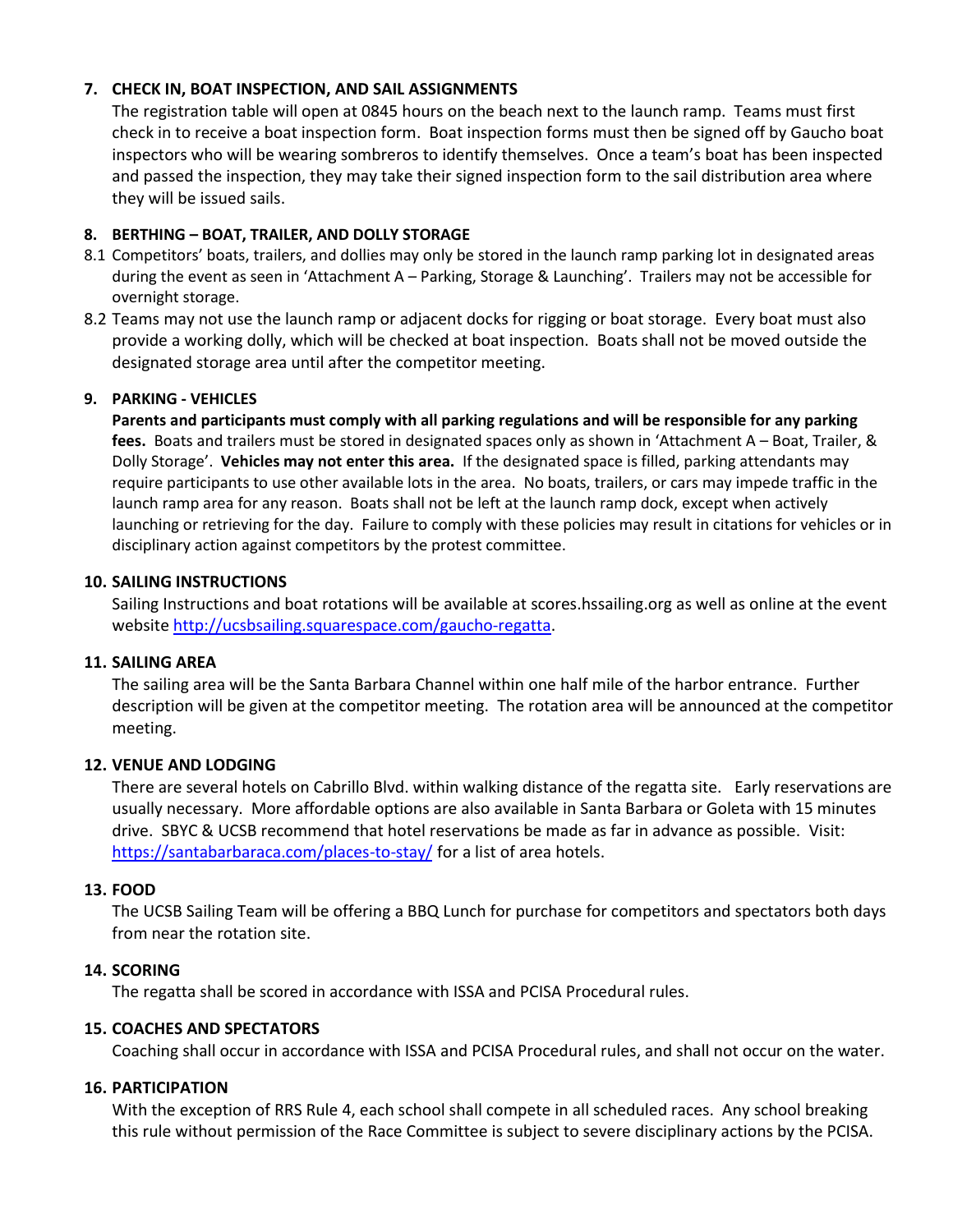### **17. DISCLAIMER OF LIABILITY**

Competitors participate in the regatta entirely at their own risk. See RRS rule 4, Decision to Race. The organizing authority will not accept any liability for material damage or personal injury or death sustained in conjunction with or prior to, during, or after the regatta.

### **18. SAFETY AND ADULT RESPONSIBILITY**

An adult (parent, guardian or designated adult) is responsible for the safety of each sailor. It is the sole responsibility of this adult to decide if the sailor should sail in the weather and sea conditions that might arise during the event. The adults supervising the competitors are ultimately responsible for the risks. Parents not personally attending any part of the event shall ensure that another adult is authorized and designated to make these decisions for their sailor.

### **19. FURTHER INFORMATION**

For more information please contact Brad Schaupeter, SBYC Race Director/UCSB Sailing Coach: 130 Harbor Way Santa Barbara, CA 93109 Office: (805) 965 8112 Fax: (805) 966 4629 Email: [ucsbsailingcoach@gmail.com](mailto:ucsbsailingcoach@gmail.com) or [racing@sbyc.org](mailto:racing@sbyc.org)